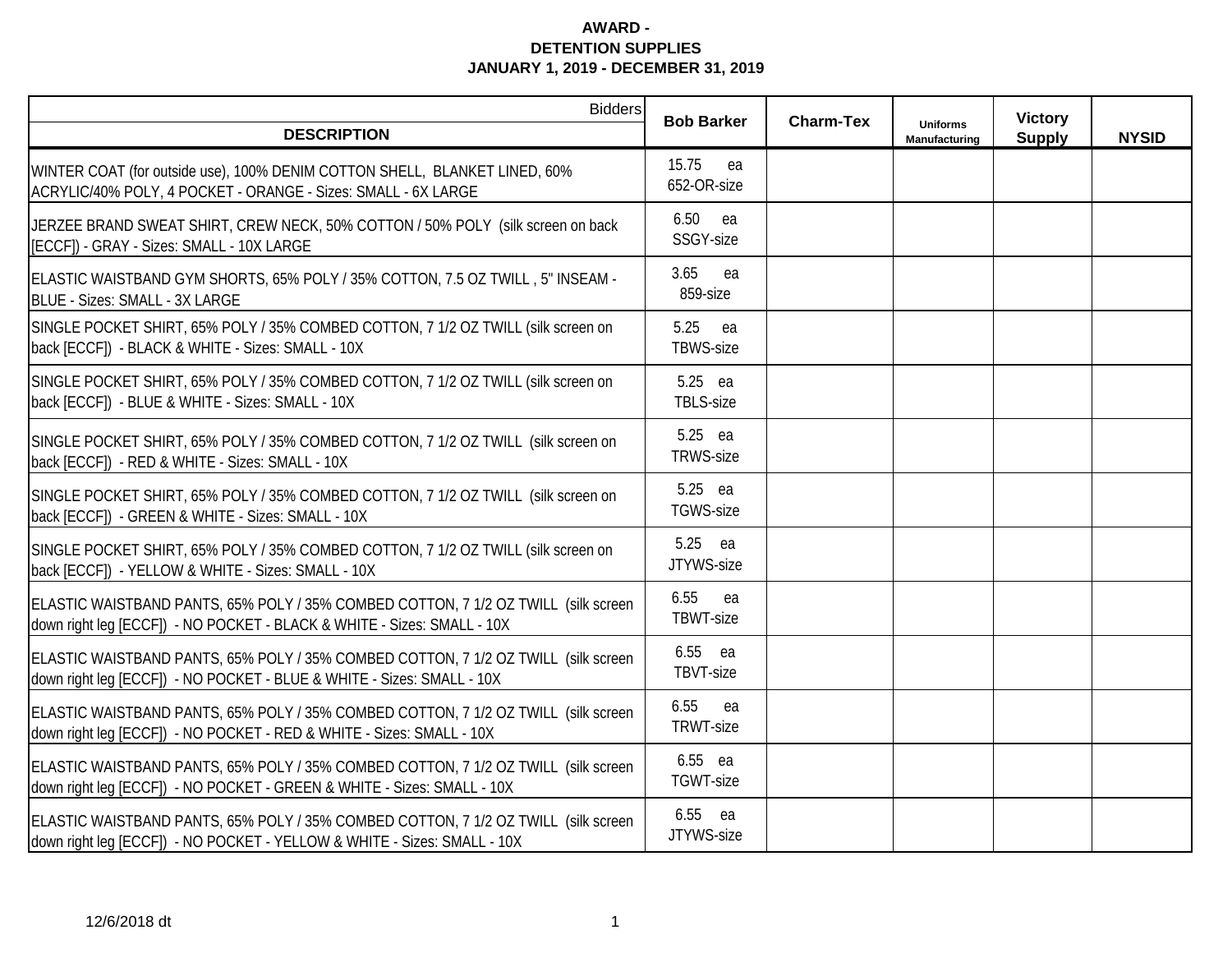| HEAVYWEIGHT T-SHIRTS, 50& COTTON / 50% POLYESTER PRESHRUNK JERSEY - BROWN -<br>Sizes SMALL - 5X LARGE                    | 3.40 each<br>ZBTSBN-size                |  |  |
|--------------------------------------------------------------------------------------------------------------------------|-----------------------------------------|--|--|
| ELASTIC WAISTBAND MENS BOXER, POLY/COTTON BLEND - BROWN - Sizes: SMALL - 10X                                             | 14.04 dz<br>EBXWHE-size                 |  |  |
| ELASTIC WAISTBAND LADIES PANTIES, POLY/COTTON BLEND - WHITE - Sizes: 5 - 16                                              | 8.28 dz<br>ELBLS-size                   |  |  |
| ELASTIC SPORTS BRA, COTTON/LYCRA - WHITE - Sizes: 32 - 50                                                                | 17.64 dz<br>EBASPLS-size                |  |  |
| TUBE TYPE SOCKS, 80% COTTON / 20% POLY - ORANGE - Sizes 6 - 12 (shoe size)                                               | 5.04 dz<br>1700-O                       |  |  |
| TIGHT KNIT HAT (for outside use), 100% ACRYLIC - ORANGE - Size: STANDARD                                                 | $9.24$ dz<br>101K-OR                    |  |  |
| MENS & WOMENS CROC WITH BACKSTRAP - BLACK - Sizes: 4 - 15                                                                | 38.04 dz EVA-<br>BK-SIZE (3.17<br>pair) |  |  |
| MENS & WOMENS SNEAKER WITH VELCRO (for inmate worker) - BLACK - Sizes: 7 - 15                                            | 6.00<br>pair<br>B854-size               |  |  |
| LOT <sub>1</sub><br><b>TOTALS</b>                                                                                        | 186.58                                  |  |  |
| UNTIEABLE VELCRO FASTENING SECURITY SMOCK - BLACK - Sizes: SMALL - X LARGE - Bob<br>Barker # 505JR and # 505 or equal ** | 59.00<br>ea<br>505 / 505JR              |  |  |
| UNTIEABLE VELCRO FASTENING SECURITY JUMPSUITE - GREEN - Sizes: SMALL - X LARGE -<br>Bob Barker # BBJ or equal **         | 76.00<br>ea<br>BBJ / BBJX               |  |  |
| UNTIEABLE SECURITY BLANKET - BLACK - 56" x 78" - Bob Barker # SB5480 or equal                                            |                                         |  |  |
| LOT <sub>2</sub><br><b>TOTALS</b>                                                                                        | 135.00                                  |  |  |
| FULL SHEETS - BLUE - 58" x 90" - Bob Barker # SH5890NVN or equal                                                         | 32.04 dz<br>SH5890NVN                   |  |  |
| 100% POLYESTER (non wool) BLANKETS - BLUE - 70" x 90" - Bob Barker # BL6690LB or equal                                   | 40.00 4/cs<br>BL6690LB (10.00<br>ea)    |  |  |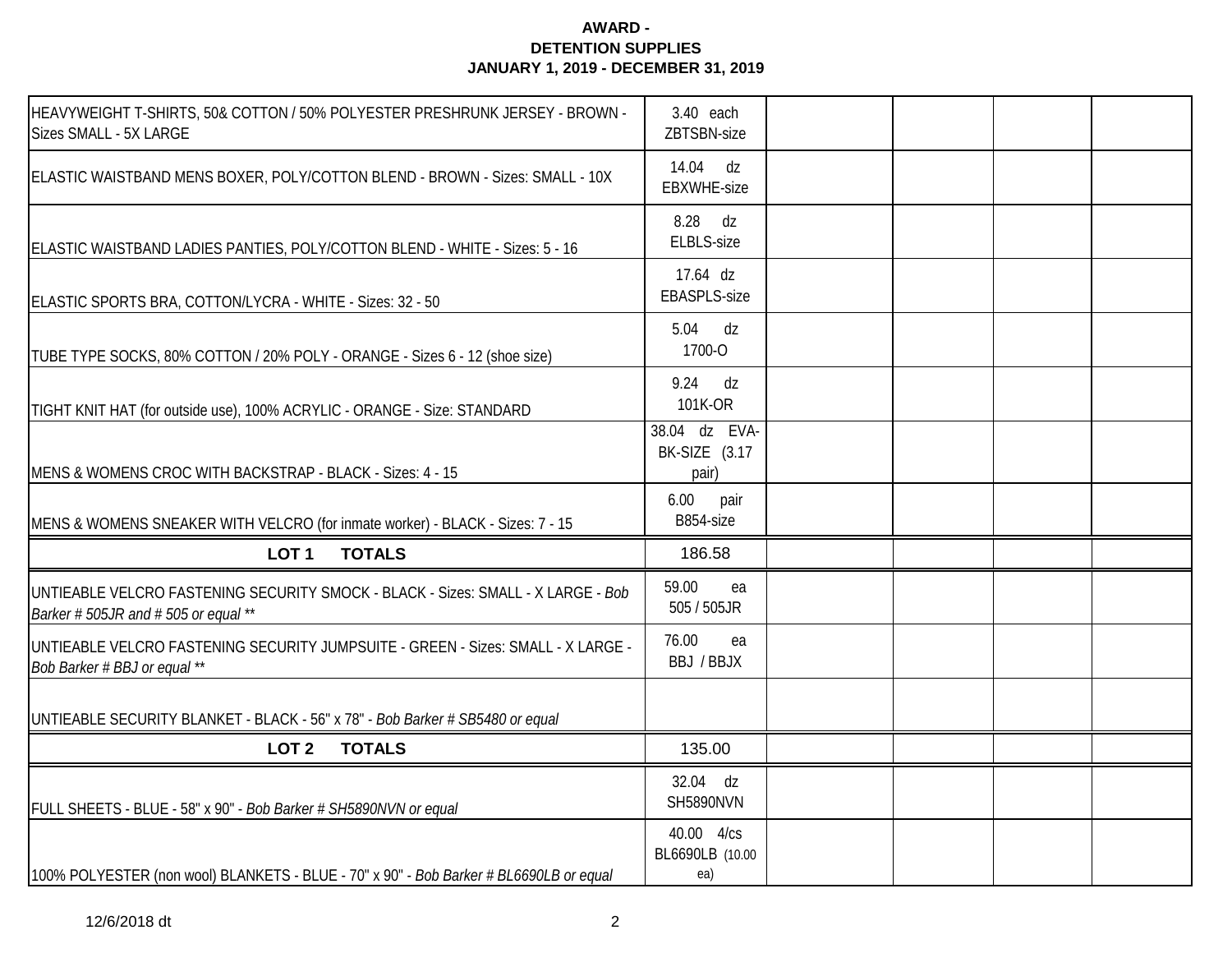| ULTRA SEALED SEAM COTTON MATTRESS WITH PILLOW 25" x 75" x 4" - Bob Barker #<br>SSCM2575P or equal   | 55.00 ea<br>SSCM2575P              |  |  |
|-----------------------------------------------------------------------------------------------------|------------------------------------|--|--|
| SEALED SEAM CLEAR POLY MATTRESS WITH PILLOW 25" X 75" X 4" - Bob Barker #<br>SSPM25754FCLP or equal | 52.00 ea<br>SSPM25754FCLP          |  |  |
| COTTON TOWELS - WHITE - 20" x 40" - Bob Barker # BT425 or equal                                     | 12.00 dz<br><b>BT425</b>           |  |  |
| COTTON TOWELS - ORANGE - 20" x 40" - Bob Barker # BT2040OR or equal                                 | 17.04 dz<br>BT2040-OR              |  |  |
| COTTON WASHCLOTHS - WHITE - 12" x 12" - Bob Barker # WC1212 or equal                                | $1.95$ dz<br>WC1212                |  |  |
| UNWRAPPED ANTIBACTERIAL SOAP - WHITE - .5 oz - Bob Barker # AU1 or equal                            | 44.00 1,000/cs<br>AU1-C            |  |  |
| UNWRAPPED SOAP - WHITE - 1.5 oz - Bob Barker # TU15 or equal                                        | 68.00 500/cs<br><b>TU15-C</b>      |  |  |
| UNWRAPPED SOAP - WHITE - 3 oz - Bob Barker # TU3 or equal                                           | 43.20 144/cs<br>TU <sub>3</sub> -C |  |  |
| WRAPPED MOISTURIZING SOAP - WHITE - 2.6 oz - Bob Barker # 26811 or equal                            | 37.44 36/cs<br>26811               |  |  |
| TWO PIECE SOAP BOX - CLEAR - 4" x 2 1/2" - Bob Barker # 2342N or equal                              | 2.52<br>dz<br>2342N                |  |  |
| DISPOSABLE TWIN BLADE RAZOR - BLUE - Bob Barker # RTB600 or equal                                   | 40.20 600/cs<br><b>RTB600</b>      |  |  |
| GEL FLUORIDE MINT TOOTH PAST 1.5 oz TUBE - Bob Barker # MST15 or equal                              | 39.60 144/cs<br>MST15              |  |  |
| PLASTIC TOOTH BRUSH - WHITE - 5" - Bob Barker # BBST40 or equal                                     | 6.48<br>144/cs<br>BBST40           |  |  |
| COTTON SANITARY MAXI PADS - WHITE - Bob Barker # 250IM-C or equal                                   | 250/cs<br>10.25<br>250IM-C         |  |  |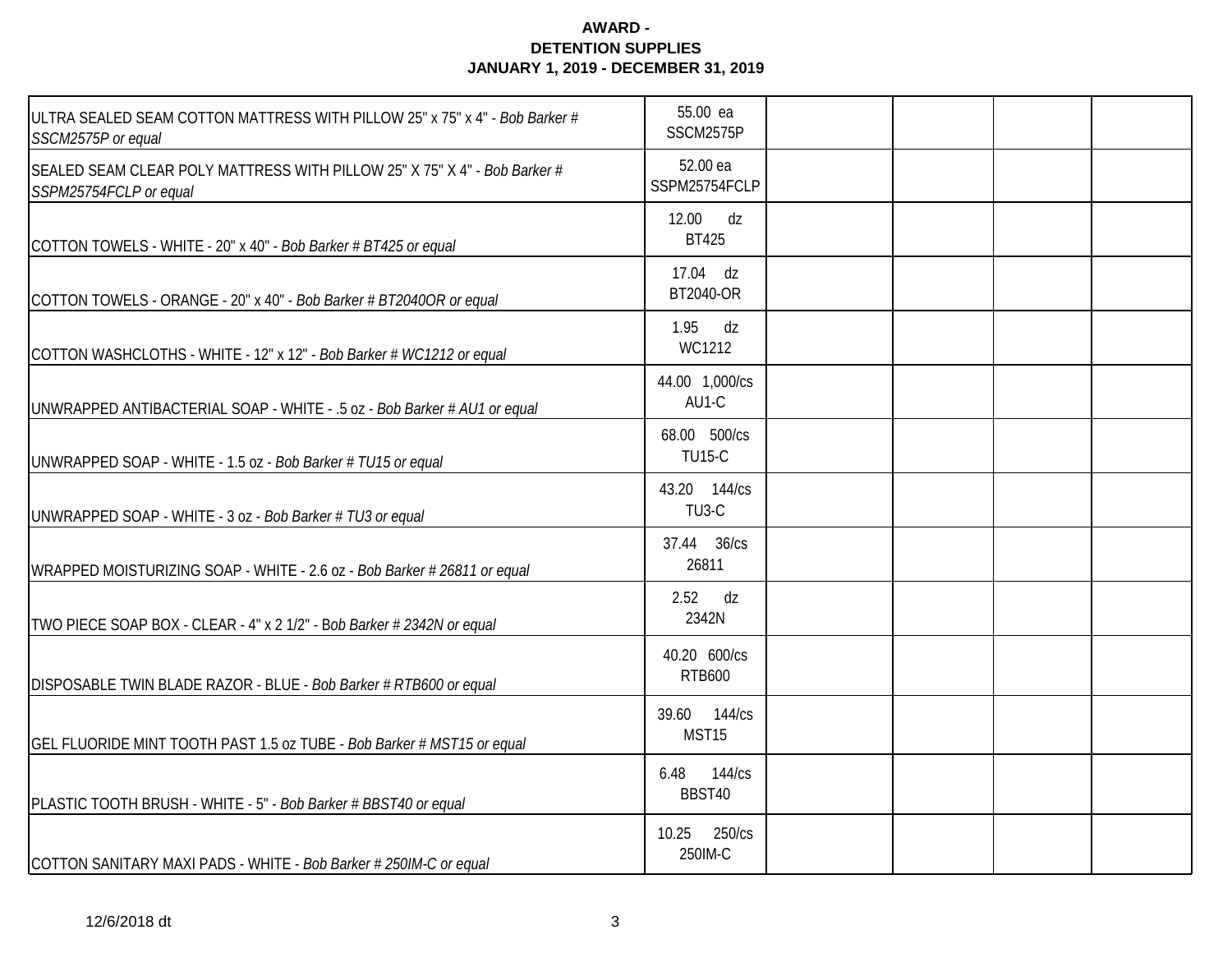| COTTON ULTRA WITH WINGS SANITARY MAXITHIN PADS - WHITE - Bob Barker # 44340-C or<br>equal             | 13.65 216/cs<br>44340-C                             |  |                                 |
|-------------------------------------------------------------------------------------------------------|-----------------------------------------------------|--|---------------------------------|
| TAMPONS WITH CARDBOARD APPLICATOR, UNSCENTED - Sizes: Light, Regular, Super,<br><b>SuperPlus</b>      | 40.00<br>500/cs<br>TPX500/SBTPX50<br>$\overline{0}$ |  |                                 |
| PAPER/DISPOSABLE SANITARY NAPKIN BAG - WHITE - 4" x 2 1/4" x 9" - Bob Barker # 410 or<br>equal        | 23.00 1000/cs<br>410                                |  |                                 |
| ELASTIC - NO METAL - HAIR TIES - BLACK - Bob Barker #4200-BK or equal                                 | 5.00 216/pkg<br>90409                               |  |                                 |
| LOT <sub>3</sub><br><b>TOTALS</b>                                                                     | 583.37                                              |  |                                 |
| SINGLE HANDLE MUG - BROWN - 8-12 oz - Bob Barker # 1197 or equal                                      |                                                     |  | 18.72 48/cs<br>C4307            |
| CLEAR TUMBLER - 9.5 oz - Bob Barker # 950C or equal                                                   | 37.50 48/cs<br>950C                                 |  |                                 |
| PLASTIC SPORKS - ORANGE - 7" - Bob Barker # 62SPK or equal                                            |                                                     |  | 22.12<br>1000/cs<br>B2919 White |
| BLACK INK SAFETY PEN - CLEAR - 4" - Bob Barker # MSBP or equal                                        | 9.94 144/cs<br><b>MSBP</b>                          |  |                                 |
| SHOWER CURTAIN - GREEN w/ADJUSTABLE CLEAR TOP (8"-25")- 36" x 77" - Bob Barker #<br>SCVC3677 or equal | 12.00 ea<br><b>SCVC3677</b>                         |  |                                 |
| UNTIEABLE SECURITY BLANKET - BLACK - 56" x 78" - Bob Barker # SB5480 or equal                         | 60.00 ea<br>SB5480                                  |  |                                 |
| ID WRISTBAND WITH METAL FASTENER - 1.25" WIDE - Bob Barker # 643M-WH or equal                         | 175.00 500/cs<br>643M-WH                            |  |                                 |
| ZIPPERED LAUNDRY BAG - POLY MESH - Size: 18" x 24" - Bob Barker # WZ1824 or equal                     | 15.00 dz<br>WZ1824                                  |  |                                 |
| ZIPPERED LAUNDRY NET - POLY MESH - Size: 24" x 36" - Bob Barker # WZ2436 or equal                     | 30.00 dz<br>WZ2436                                  |  |                                 |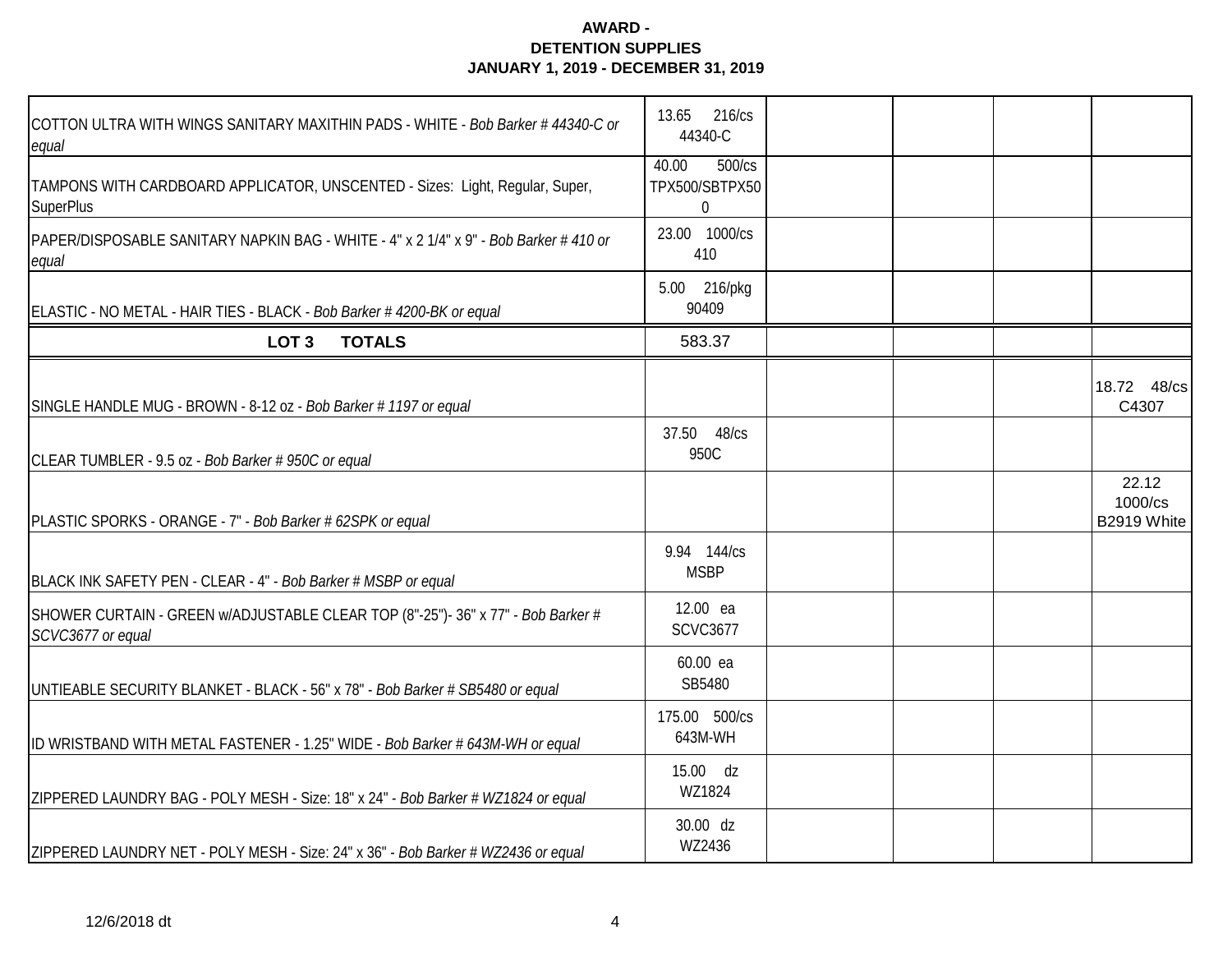| SUCTION BACKED SHOWER SAFETY MAT 21.5" x 21.5" - Bob Barker # SM2121 or equal            | 5.00<br>ea<br><b>PVCSM2121</b>   |  |  |  |  |  |  |
|------------------------------------------------------------------------------------------|----------------------------------|--|--|--|--|--|--|
| MOP BUCKET - CLEAR - Bob Barker # 2690 or equal                                          | 68.00<br>ea<br>2690              |  |  |  |  |  |  |
| DUST PAN - PLASTIC - Bob Barker # 2006 or equal                                          | 2.25<br>ea<br>2006               |  |  |  |  |  |  |
| CLEAR BOX IN CELL ORGANIZER - Bob Barker # CB16241 or equal                              | <b>SBCL</b><br>7.00<br>ea        |  |  |  |  |  |  |
| HE HAND/MACHINE WASH LAUNDRY PACS - Bulk Packaging (1002 +/-) Dropps brand or equal      | Not on Proposal Form             |  |  |  |  |  |  |
| GLOVES - NITRILE - POWDER-FREE - SMALL - at least 10mm thick - Safegrip brand or equal   | Not on Proposal Form             |  |  |  |  |  |  |
| GLOVES - NITRILE - POWDER-FREE - MEDIUM - at least 10mm thick - Safegrip brand or equal  | Not on Proposal Form             |  |  |  |  |  |  |
| GLOVES - NITRILE - POWDER-FREE - LARGE - at least 10mm thick - Safegrip brand or equal   | Not on Proposal Form             |  |  |  |  |  |  |
| GLOVES - NITRILE - POWDER-FREE - X-LARGE - at least 10mm thick - Safegrip brand or equal | Not on Proposal Form             |  |  |  |  |  |  |
| <b>TOTALS</b><br>LOT <sub>5</sub>                                                        | 517.97                           |  |  |  |  |  |  |
| PLASTIC COATED REGULAR CARDS - STANDARD                                                  | 6.00<br>12/cs<br>PC <sub>2</sub> |  |  |  |  |  |  |
| PLASTIC COATED PINOCHLE CARDS - STANDARD                                                 | 14.40<br>12/cs<br>1215           |  |  |  |  |  |  |
| PLASTIC COATED UNO CARDS - STANDARD                                                      | 5.14<br>ea<br>UNO <sub>2</sub>   |  |  |  |  |  |  |
| PLASTIC COATED ROOK CARDS - STANDARD                                                     | 3.59<br>ea<br>P02104             |  |  |  |  |  |  |
| PLASTIC COATED SKIP BO CARDS - STANDARD                                                  | 7.00<br>ea<br><b>SKIP</b>        |  |  |  |  |  |  |